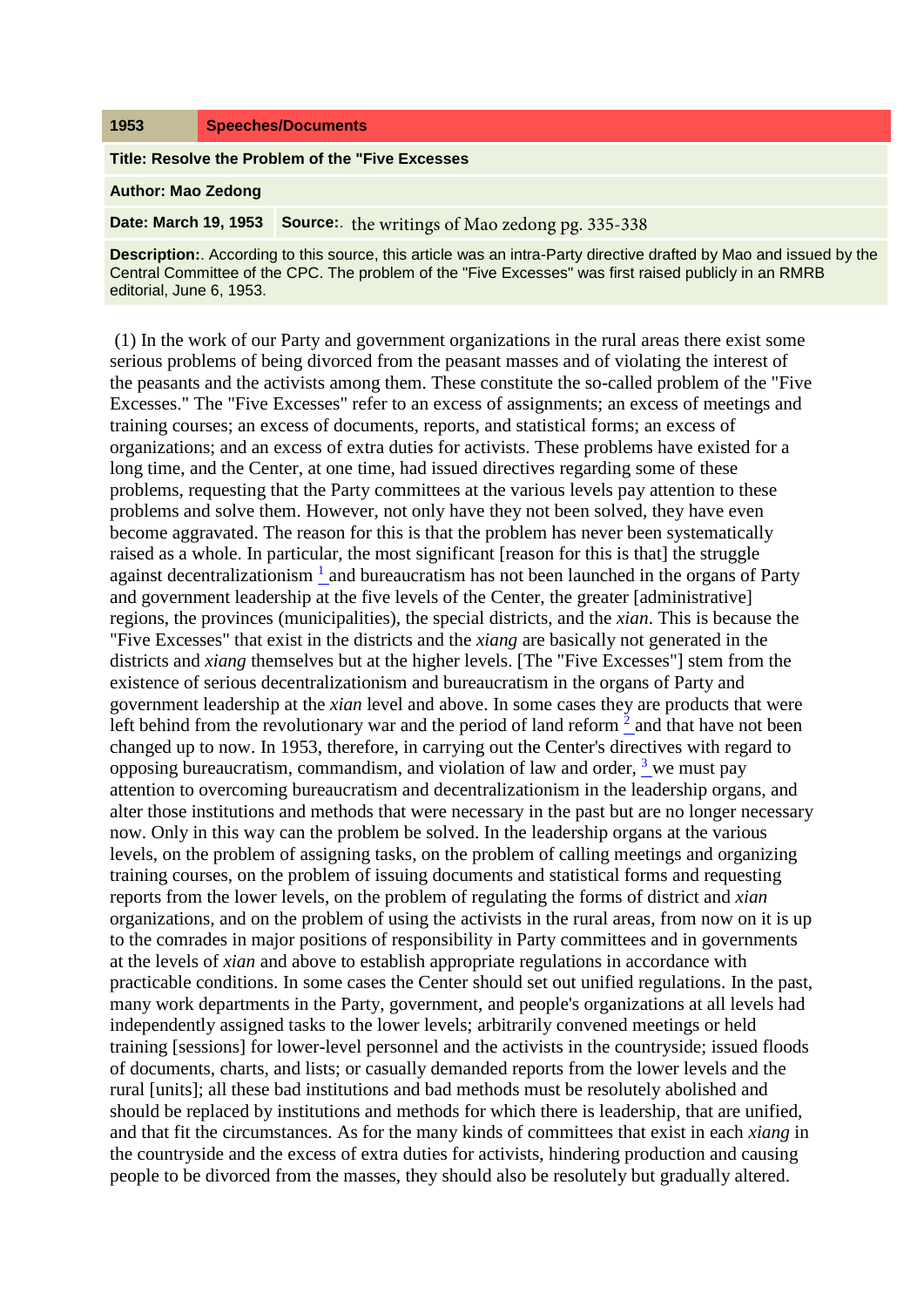(2) [Regarding this problem in the] various related departments in the Party, government, and people's organizations at the Center level, the comrades in charge of the Organization Department of the Central Committee, the Central People's Government's Administration Council, and its three subsidiary committees-the Finance and Economics Committee, the Culture and Education Committee, and the Political and Judicial Affairs Committee-are respectively held responsible by the Central Committee for rapidly clearing up the various things that in the past have caused the problems of the "Five Excesses," for formulating appropriate institutions and methods [for dealing with these problems], and for reporting to the Central Committee.

(3) [Regarding this problem in] the various greater [administrative] regions and provinces and municipalities, the comrades in charge of the various bureaus of the Central Committee, the subbureaus, the provincial and municipal [Party] committees, and the administrative organs at the corresponding levels should assume the responsiblitiy of clearing up the problems of the "Five Excesses," formulate for themselves their own method of solving them, and report to the Central Committee. In order to achieve this goal, we request that each bureau of the Central Committee, subbureau, and provincial and municipal [Party] committee send out an investigation team specifically to acquaint itself with the problems of the "Five Excesses" and to investigate the situation in one or two districts or *xiang* under its jurisdiction (in the cities they should investigate one or two districts or neighborhoods) and use [the results] as reference material for solving the problems.

(4) As for the problem of the "Five Excesses" at the special district and *xian* levels, it is up to the provincial [Party] committees to bear the responsibility of giving guidance in resolving them.

(5) Agricultural production is the predominant work in the countryside. In the countryside all other types of work revolve around agricultural production and serve its interests. All socalled work assignments and work methods that may hinder the peasants from carrying out production must be avoided. At the moment, agriculture in our country is basically still a scattered small-scale peasant economy operated with old-fashioned implements. This is vastly different from the mechanized, collectivized agriculture of the Soviet Union. Therefore in our country during the current period of transition, it is still impossible for us to put into effect unified and planned production in agriculture, except on the state farms;  $\frac{4}{1}$  $\frac{4}{1}$  $\frac{4}{1}$  nor is it possible to interfere too much with the peasants. We can still only use [our] pricing policy  $\frac{5}{2}$  $\frac{5}{2}$  $\frac{5}{2}$  and necessary and practicable economic and political work to direct agricultural production and coordinate it with industry so that it can be absorbed into the national economic plan. Any socalled agricultural "planning" and rural "assignments" that go beyond these limits will necessarily be impracticable and will necessarily incite the opposition of the peasants and cause our Party to be divorced from the peasant masses, who make up eighty per cent of the population of the entire country. This is very dangerous. The so-called problem of the "Five Excesses" in the work of the districts and the *xiang* is in large measure the expression of this type of excessive interference with the peasants. (The other part is the product of the necessities of the revolutionary war and the land reform and has been handed down [since then].) It has already aroused the dissatisfaction of the peasants, and so it must be changed.

## **Notes**

1 The term "decentralizationism" has been used to translate the Chinese term fensan zhuyi which elsewhere has been variously translated as "decentralism" (as in SW, V), or "dispersionism," or "excessive decentralization." "Decentralizationism" preserves the